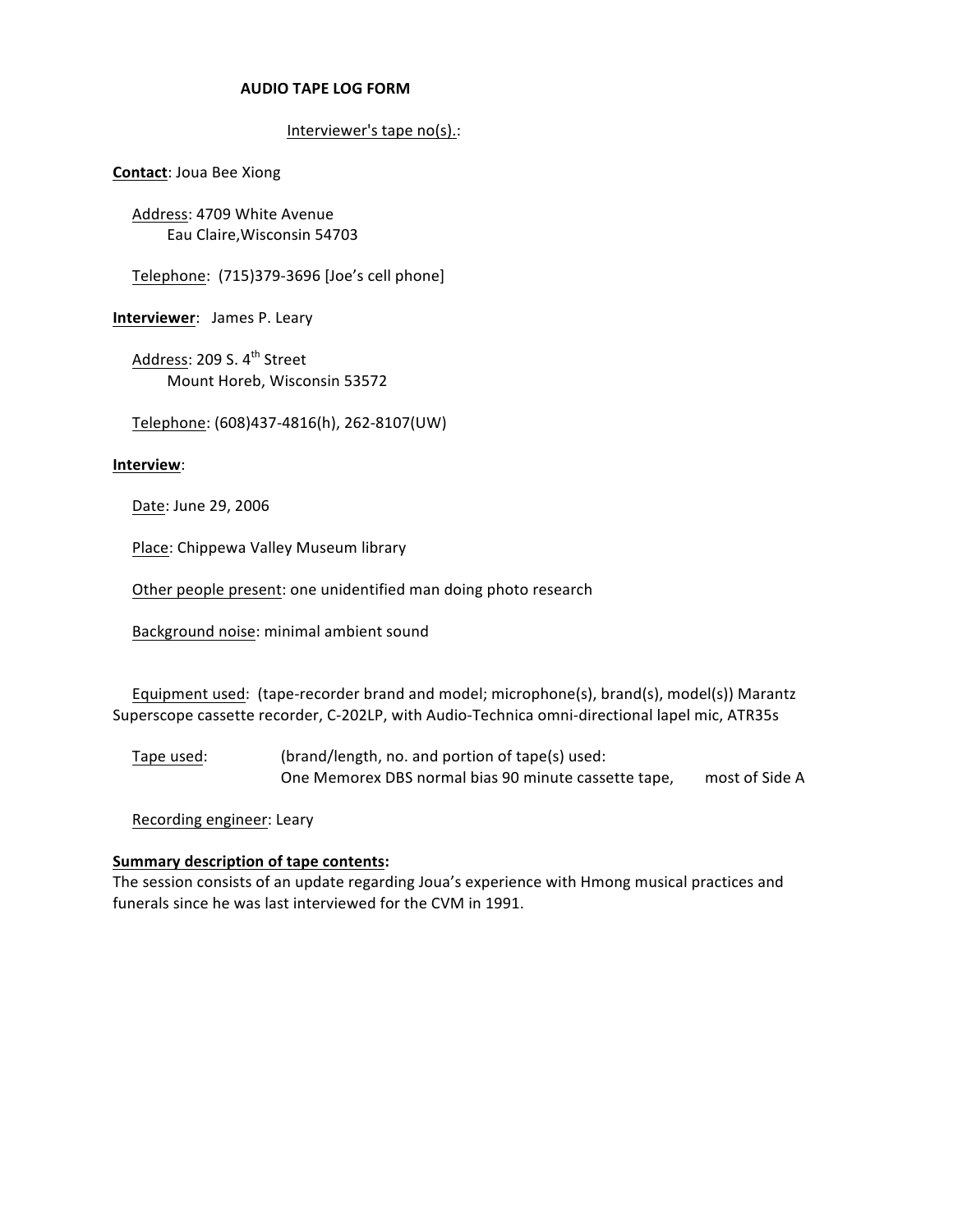Narrator: Joua Bee Xiong Interviewer: Jim Leary Date: June 29, 2006 Location: Chippewa Valley Museum Duration: 372 Project: Arrivals Folk!Arts

LEARY: With the traditional music you have performed what has happened with your own experience, or your family, or the people around you over the last fourteen, fifteen years?

XIONG: Well I see that there's nothing much changed. People still practice the geej, at the funerals. I see that a few families became Christian families, but not many. So we still have about seventy five percent of the Hmong community in Eau Claire here that they still believe the old traditional way. And then when someone passes away, we still do the funerals. Play the qeej, the drum. We don't have many new kids want to learn that, because it's very difficult. I would say my two boys, when they're growing bigger they're more interested into the western music. They're playing guitar right now, and pianos. But not much of the qeej anymore. So it's kind of I don't want them turning that way, their generation, that they want to be that way. I think it's okay. I see three or four Hmong kids in town that they still continue to do that [i.e. play the qeej] and they're very successful.

LEARY: So who are the people who playing the qeej nowadays?

XIONG: I think that a few of the Hmong kids, their last name is same as mine, I can consider as my nephews–they're playing. And my nephew that I taught, he's still playing at the funerals. And those young generations, three or four that I'm talking about, they're still playing. When there's a funeral, they come to the funeral home, they practice, and I encourage them to continue to do that.

LEARY: What is your nephew's name that still plays?

XIONG: Ger Xiong. He tells people to pronounce his name Ger but I would say Ger [as in "yrrr"] Xiong. And then the other kids, I know the family, the father and mother. They are Bao Xiong, he has three kids and they're still playing. Besides me there are other geej masters that they have more time, so they taught those kids. And they're still playing.

LEARY: Can you tell me a little bit about the work you've done in teaching people to play for the funeral?

XIONG: I taught some of those kids, pretty much on the dancing part, because I don't have much time. And I'm very good at the dance part. So I taught them how to do that. But not learning the melodies and the songs and all that, because I don't have much time and I don't commit to tell them that. But other than that, they're still playing and learning those melodies from the older master. If they say, "I want to learn how to dance," then they're referred to me and I taught them how to do that.

LEARY: Are the older masters in Eau Claire?

XIONG: One in Eau Claire, one in Menomonie. One is Bee Xiong and one is Cher Xiong.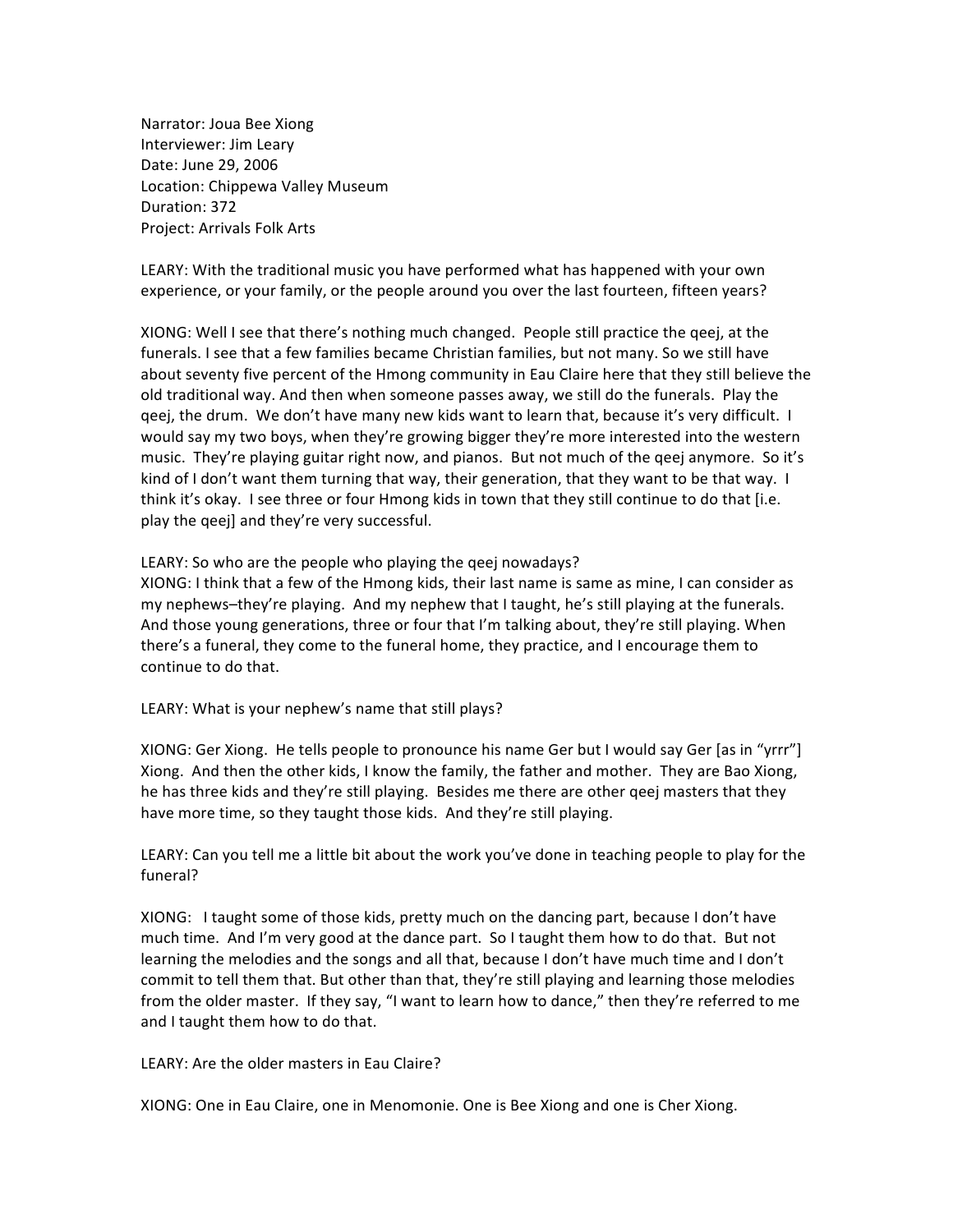LEARY: Is there a certain funeral home that Hmong use or own?

XIONG: We don't own any funeral [home], but we use Evergreen Funeral. I would say ninetynine percent that we use them, because he knows the Hmong culture and he encourages people to be there and to be comfortable. So Evergreen Funerals is the one that they go.

LEARY: Are you able then to have only the one body there during the funeral?

XIONG: Certainly, for now, I haven't seen two bodies there yet. I think it is very fortunate that we don't have two people pass away at the same time. But in the past, probably the past six years, when the funeral first opened and then we have people die within two weeks. Two people die within two weeks. And we've been doing that for three years–when someone pass away, then the other pass away within two weeks–and at that time I was the director of the Hmong Association and the community approached me. They said, "Joe, we need to do something to break the cycle of dying, two people within two weeks." And then that had been for three or three and a half years. Then I said, "Sure, we can do that." Then I call a shaman, came to the Hmong Association, and then on behalf of the community we had the shaman diagnose us and perform and break the cycle of dying–two persons within two weeks. We did that and since that we've had one person die at a time. When someone pass away, then one person. At Twin Cities, because of the number of the people, they probably have about 75,000 people there. They had two funerals [funeral homes] and right now they have four funerals [funeral homes]. And then even though four funerals, they still kind of waiting at the funerals too. And one funeral they have two sessions, and they can have the funeral services at the same day. I saw it happen, but that is not normal practices. But when we came to this country, we heard the funerals [funeral homes], it's for everybody. But in your own house, even though you had two persons die at a time–example, like a car accident–you cannot have the service at the same time. You need to wait until you bury this person and then put the other in. And then have service for the next person.

LEARY: I know the last time I talked to you, it was difficult for the funeral home because if someone who wasn't Hmong died, and their body was there and you wanted to have the Hmong person it is difficult for the spirit...

XIONG: The family have a hard time to accept that. We haven't had any experience in Eau Claire here yet. Each time that the funeral, have no other services.

LEARY: In the past funerals used to be several days are they..?

XIONG: In the past, in Laos, I would say several days to a week, but here in Eau Claire or in the United States, pretty much people have the service from Friday–either Friday morning or Friday evening–up to Monday morning or Monday noon. And the body has to be buried on Monday. So I think people always practice that way because people are working and you need people to be there to help you. So I would say Friday, and then bury on Monday.

LEARY: Do people ever photograph or video tape at a funeral, or is that something that disturbs the spirit?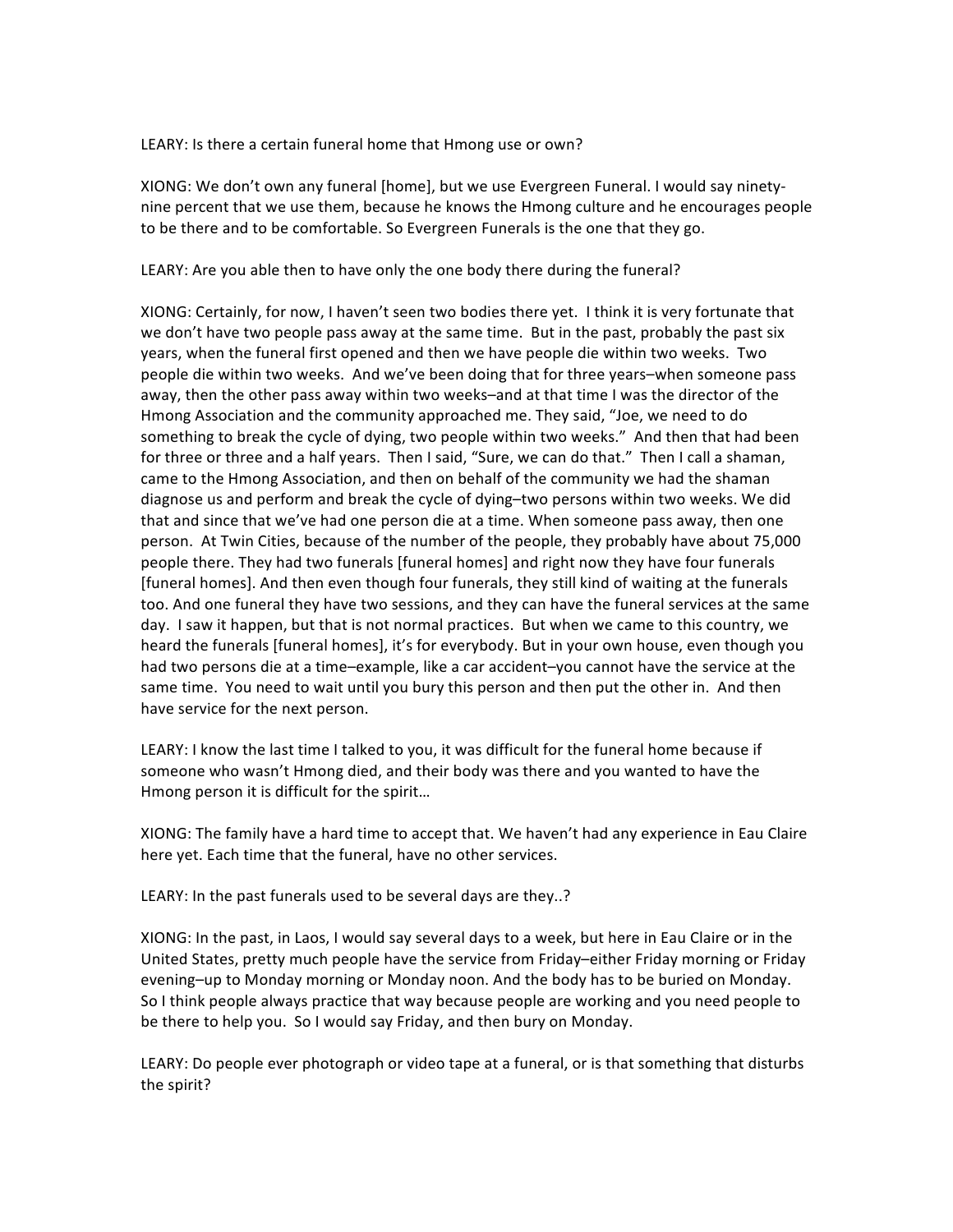XIONG: No, people always videotape or take a picture for memories, so that wouldn't disturb the spirit.

LEARY: If some people from the museum would like to make some photographs of a funeral here in Eau Claire would that, we'd have to ask the funeral director and the family of course...

XIONG: That should be no problem. If they want things to be recorded, we can make arrangements. When things happen in Eau Claire, then I can give the museum a call and they can come. I can help them make that happen.

LEARY: Can you tell me about this band and tell me what's become of it?

XIONG: Well I still have the drums here and the guitar [Neng Xiong, I think] and the other bass [Seng Xiong] here in Eau Claire. They're still in Eau Claire, but the rest-two or three in Twin Cities, and one in Arkansas right now. They kind of out there, but they haven't played for quite a few years now. But since my brother has married her and then she also is a singer. So whenever I have some occasion, then I can invite them to come and sing. Or we can get together, just to play, too. And then the band that, the new band that I start, is myself, my two nephews [Ger Xiong and Kong Xiong], and then one of my grandnephews.[Ger's son]. I play a little bit. I sing for them too.

LEARY: Do you play an instrument in that band?

XIONG: Not play an instrument, I just be there to support them and then I'm one of the singers. Mostly supporting them, and I sing the oldest songs, like country song and slow song. The younger, they like to play the rock and the fast music. But whatever, depending on what occasion we play at–if we have more older people, who are important people, then they ask me to sing. But if we have the young generation there most of the time, they sing younger songs, then I just play some of the music and help them.

LEARY: So do they sing in Hmong

XIONG: Some in Hmong and some in English.

LEARY: So who are the players, what are their names?

XIONG: My nephew Ger Xiong and one is Kong Xiong, then the other is Ger's son. Can't remember his name.

LEARY; And what instrubments do they have in the band? XIONG: Guitar, piano, drums, and then a thing to make jingles.

LEARY: A tambourine maybe?

XIONG: And sometime I play my flute with the band too.

LEARY: Do you do any songs about the experience being Hmong in America?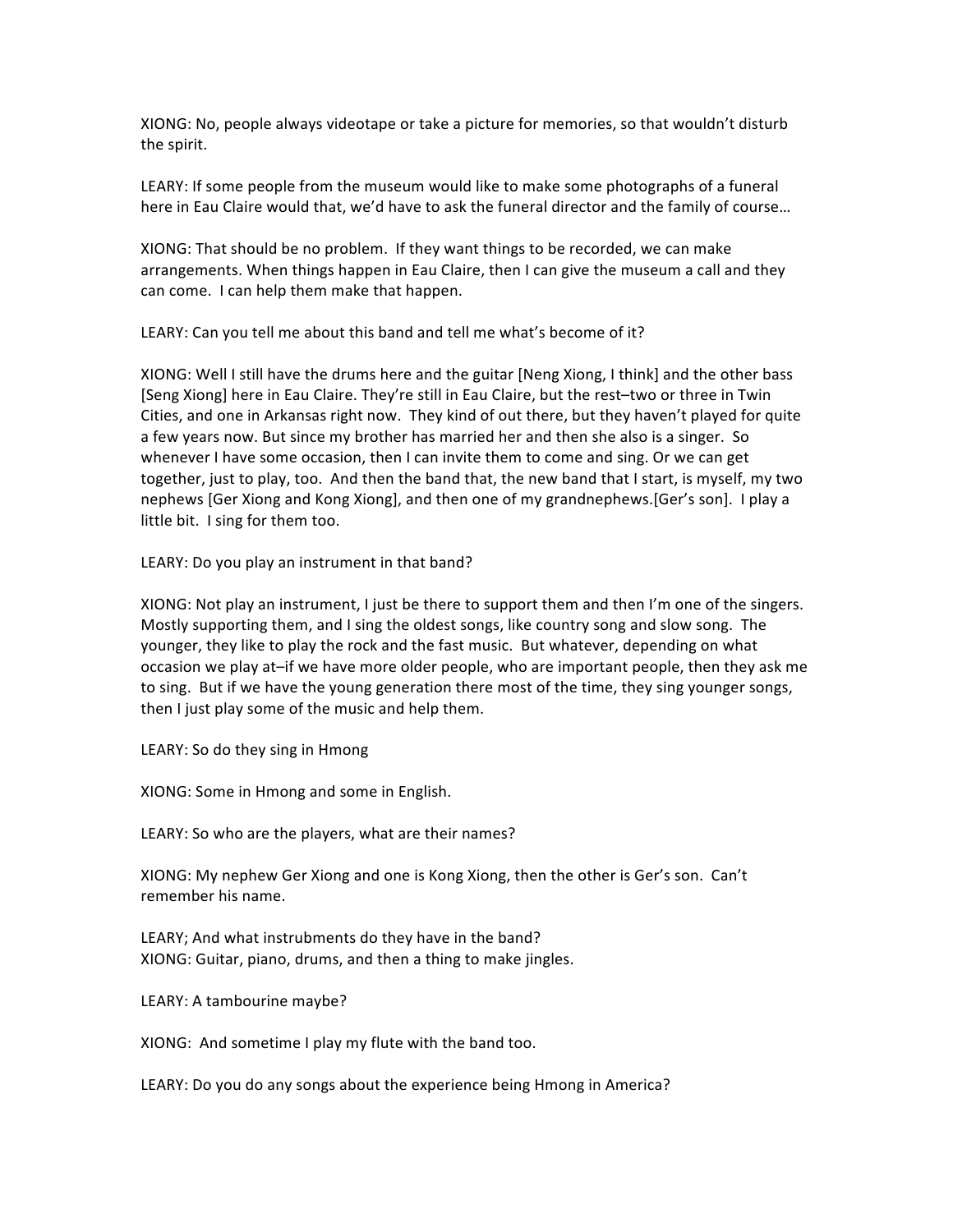XIONG: Quite a few. We write a new song, my nephew, he wrote a new song about how difficult to be orphan boys, an immigrant's song, and then experience with the new country. And he wrote all those too.

LEARY: Are there any recordings made of those?

XIONG: Oh yes, he [Kong Xiong] has one by himself. He wrote all those songs. He make the music by himself too.

LEARY: Is there a place I can buy one of those?

XIONG: Sure, I will give him a call.

LEARY: Back to this band, one time when you were in Madison I mentioned that I played, I think it was this second song, I played it because I really like it, the sound, and I think you told me it was a song about...

XIONG: Conflict of religion.

LEARY: Yes, a young man or a young woman, one was Christian, one was traditional.

XIONG: Yes, and there was a conflict because the younger generation they like each other, but the parents dislike because of the religions. And then he wrote the song about that, and he experienced about that too–so he wrote it, something about his experience.

LEARY: Is this the same one who composes the new songs now?

XIONG: No this is a different one.

LEARY: And what is his name?

XIONG: This guy, Nick, the one who married ["Stacey"]. And that time our band name is Xiong V. .. [sp?, pronounced "vee"] Z . . . [sp?, pronounced "zheng"], but right now the band that we have is Xiong Pride.

LEARY: Are some of the other songs about being in America?

XIONG: [Pause] No. But I can ask my nephew to see if he has.

LEARY: What about some of her songs, do you know what they're about?

XIONG: Pretty much love songs.

LEARY: Are any of them traditional or are any of them new...?

XIONG: Those are the modern songs, played with guitar and music. Most of the traditional *kwvtxhiaj* or the Hmong folksongs are sung a lot in America, but no on this. This guy, recently he got stroke and he's paralyzed. Xiong, hasn't had any kids yet.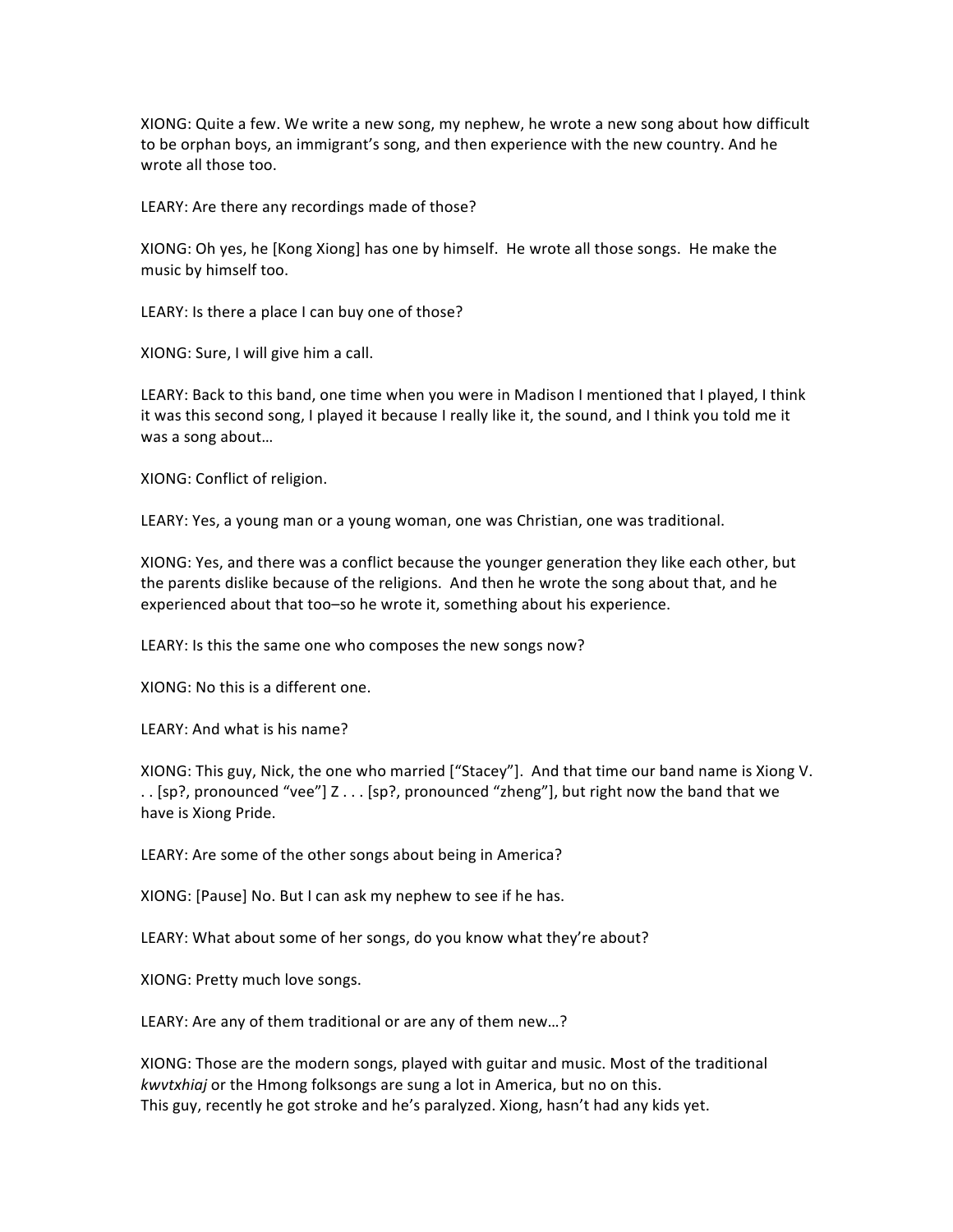LEARY: Here in the Eau Claire area, when she played or you played with your relatives, what place do you perform at?

XIONG: We went someplace like the Lake Hallie Town Hall, the Labor Temple. And then we play at the Moose Lodge. Sometimes we play, occasionally, graduation, New Year's, some occasion when the people want to make fundraising.

LEARY: Do you travel much?

XIONG: Pretty much locally. Last year we play out at the Cities, we play in Wisconsin Rapids for the Hmong United Refugees conference. We played in Wisconsin Rapids, because they have their conference down there. So we play it for them. They have seventeen Hmong organizations in Wisconsin that they have a conference and we play for them.

LEARY: When you play here in Eau Claire where does your audience come from?

XIONG: Well pretty much we have local, Twin Cities. Last time that we played was June third for my parents' retirement party. And I asked all my brothers and then sisters and cousins and relatives here. And then we play. We have my brothers from Arkansas, from Twin Cities, from Milwaukee, Madison, Appleton. But most of the time, when we play, I would say that, because Twin Cities is closer we have the audience from Twin Cities more than anyplace else. And we do have the surrounding communities, like Wausau, Menomonie, LaCrosse, Madison, and Twin Cities.

LEARY: Do you advertise then? So people know you're playing.

XIONG: Sometimes we do. If we do a fund raiser, then we do. But if we don't do a fund raiser, and we play for somebody, then they do, saying that they have a ceremony for this or maybe for their parents, then they advertise. We don't. But if we do it for ourselves, then yes we do.

LEARY: So where do you put your ads?

XIONG: We send it to the non-profit organizations, maybe put our ad to the grocery store, and the place that people can see. And sometimes when we go to the festival that they have, we give the fliers to the vendors, or maybe we can them on the windshields at the parking lot.

LEARY: I think the museum would like, if you have some copies of some of those flyers would be pretty good.

XIONG: I still have agendas and the brochure for the last time that we played. Maybe I can pull that out for you.

LEARY: In Madison there's a Hmong radio, not a station but a program, maybe once a week, is there anything around?

XIONG: Yes they do. Everyday.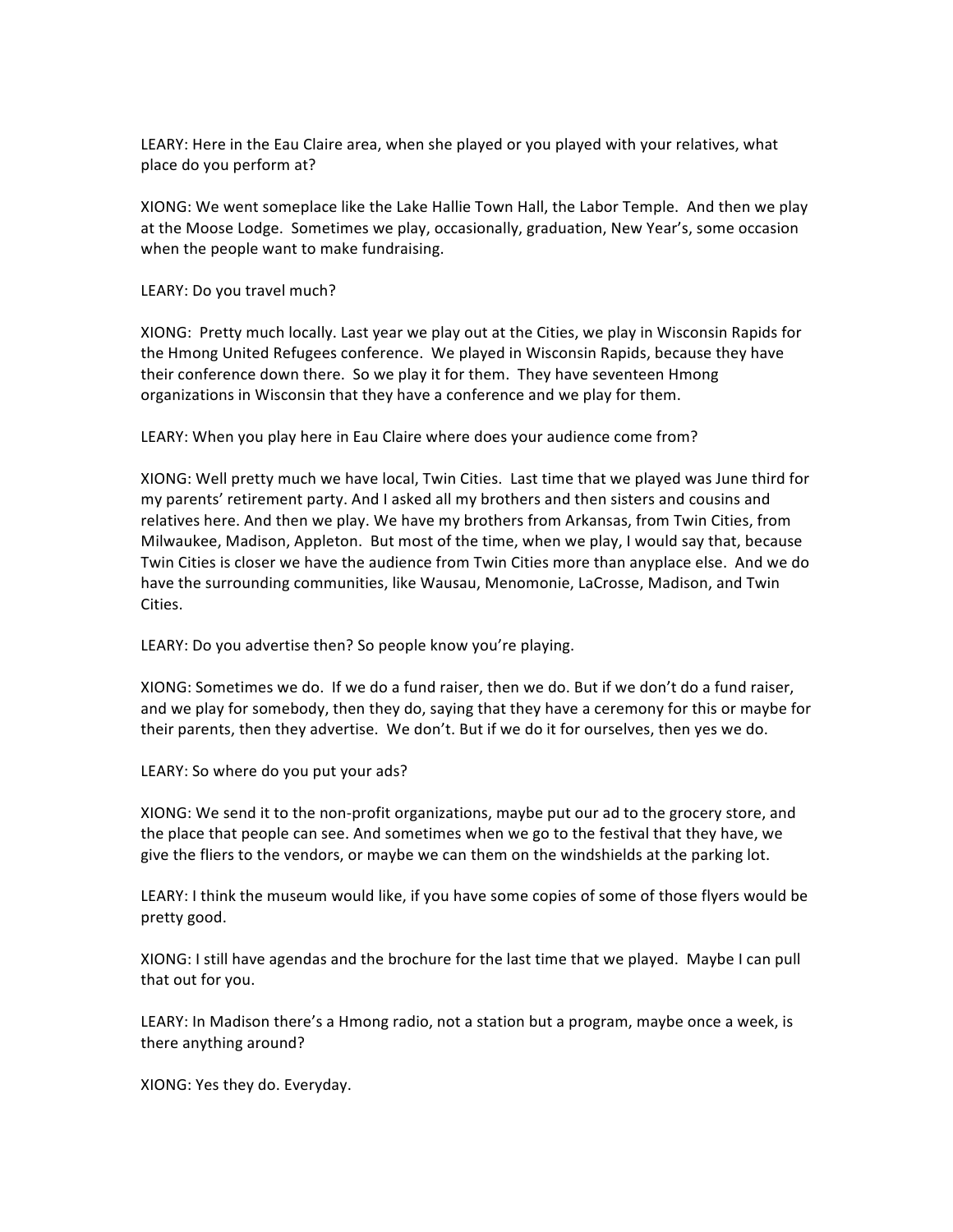LEARY: What station?

XIONG: I can't remember. It's 93.3 or something like that. In Eau Claire.

LEARY: So do musicians preform live on that?

XIONG: No. Pretty much news, music, folksongs. I recently got a request from an old lady that she wanted to hear old folksongs more than more modern songs. I said, well, give the staff a call and then I can suggest that to them. But if you have a song that you want to hear, then you can provide it to them and they can play. I told her that. They do it from seven to eight, Monday through Friday.

LEARY: Seven to eight at night?

XIONG: Yes. Monday through Saturday, I think. News and those songs, music, local and nation and also international news.

Leary: 93.1 FM?

XIONG: Point one or point three, I am not really sure.

LEARY: Can you still play the instruments and all that after [your stroke]?

XIONG: I'm still playing. Qeej. Quite a few times. I think the people in the Twin Cities asked me to be there and play twice at the library, and also at a community close to Iowa. And I'm still playing at the conference. Not very much, but I'm still trying to play.

LEARY: Maybe not doing so much

XIONG: Maybe not, good thing that I still remember most of the songs. I still be able to communicate, so that's good. But the whole part of my right side here is kind of numbness, tingling, and pain.

LEARY: I had a friend who had that, and when he walks he can't feel if his foot is touching the sidewalk, have you had the shaman?

XIONG: I've tried most everything. Medication, the doctor keeps changing, like seven, eight different kinds of medication to help my pain. He said, "Joe, there's nothing wrong with your body, it's from your brain." Right now they refer me to a psychiatrist. They ask those people to help me. I told them the depression, the stress is not from something else, it's from the illness that I have. If I get better, I can cope with my stress. But the reason that I have stress and sickness and quite a few emotions is my pain. I'm not a person who just sits at home doing nothing. Right now my capabilities pull me down. So I got lots of stress. I try everything. I try massage, Thai massage, Chinese massage, acupuncture, herbs, medication, shamans. Anything I can. And nothing is helping this side at all. Then I got heart attack three times. The doctor told me that my heart is like eighty years old people already. I couldn't believe that, because I'm really active: playing music, play soccer, volleyball, hunter. Very active in the community. So I'm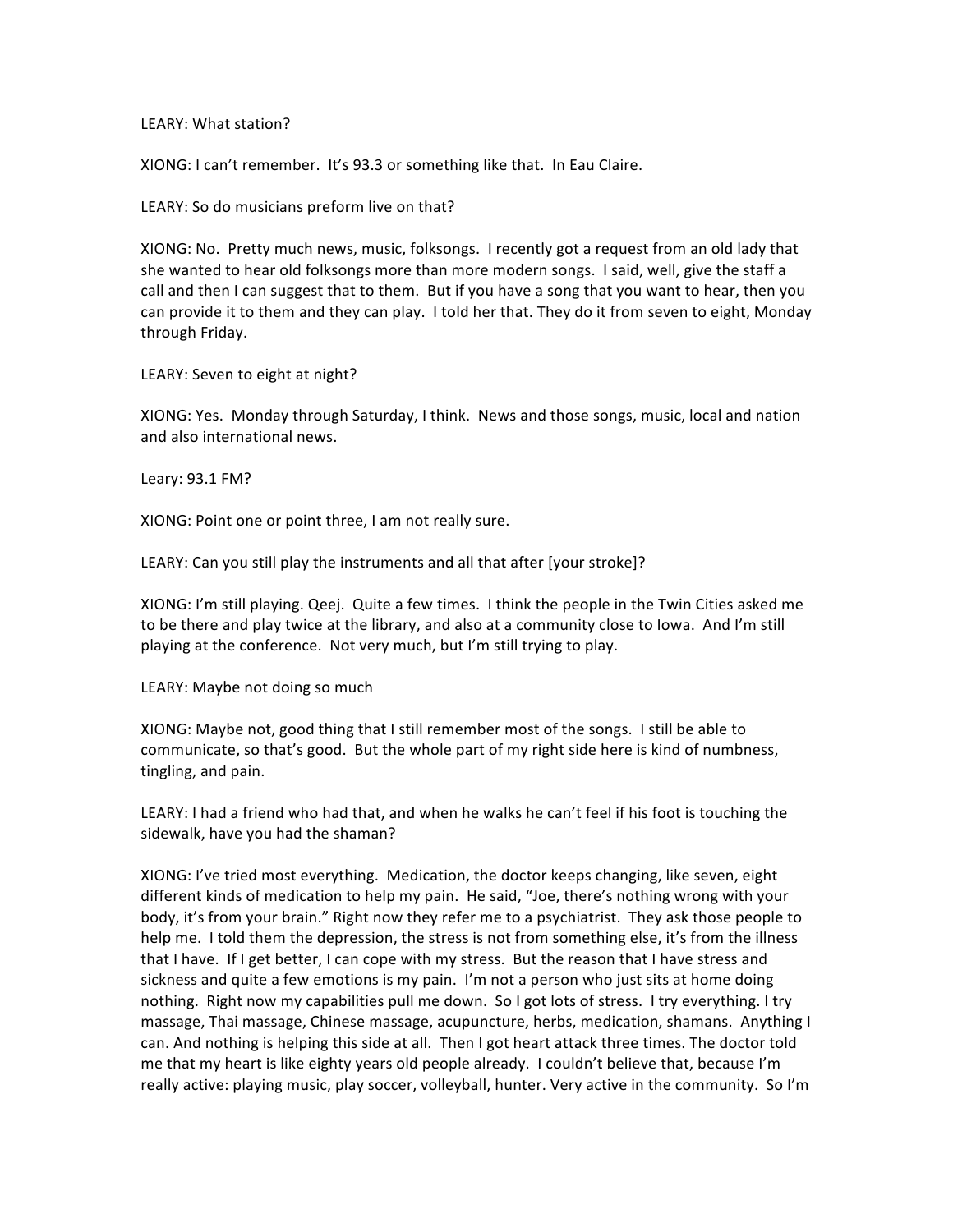not sure. But I'm coping with stress very well. I've been through many difficult things. But I don't understand why I'm that old.

LEARY: Let me ask a little more about the funerals, last time I interviewed you some of the songs had to do with going out by horse going back to the place you came from, now they changing to a plane because of the ocean, are there other kinds of changes that have come about in some of the funeral songs recently?

XIONG: No. Pretty much, with the traditional songs, you cannot change that. You always stay with what was originally. But some of those new songs that I wrote, or somebody wrote, that is not the most important song–what we call it is the song that you can play during the day to make people not so bored–those songs I can write or people can play or can write a new song. But the song that invite the spirit for lunch and dinner, the reincarnation song, or the song of guiding the soul or the spirit to the ancestor's country, and the song of like you give the life of the animals to the spirit or the clothing or something that you want to dedicate to the spirit, those we cannot create. Those have to stay with the original.

LEARY: That makes sense, I want to ask just a little about, I come from Rice Lake, actually one of my old friends was killed during that deer hunting tragedy, and I know you've been hunting for years and have had some difficulty with people threatening you, what is the situation now, do you think, with Hmong people hunting, is it still a source of stress and tension?

XIONG: Yeah, I think you may have read some of those comments that I made during the time, or a little bit after that. I had difficulty dealing with those too, suddenly then I have a stroke and a heart attack. I think that it's probably part of it too. Thank God that nothing happened last season. I'm very happy with that. I think people are cautious and be careful and make sure things don't happen. Since I had my illness I don't go hunt much. My brother took me to some private property that he got permission. We went there a couple times. Then turkey hunting I hunt at my land. That's pretty much it. But last year or last season, I got lots of people call and complain, but no actions happened. So that's very good. That must be a miracle. You know, people call me. They said, should I do this or do that? They should have more bullets and weapons and all this. I keep telling them that those would not solve the problems. The only thing that solves the problems, reduce the tensions, let the time help it too. And, individual, you have to understand that only individuals have the problems, it's not everybody's. We shouldn't think that way. Stay alert, but don't think that every time you go hunting that will happen to you.

LEARY: Since I grew up in that community and there were many many good people, but I have heard lots of racist comments over the years about American Indians, black people, Hmong people, including from some of those families involved in that hunting and going back thirty years…

XIONG: I also heard comments from the neighborhood. From people who told me stories about the families too, but I think that I can understand from both sides, at the time. And you don't be there, you don't see what actually happened. So it doesn't matter make perceptions, they don't know what's going on at that time and why it happened. So people still have questions in their minds.